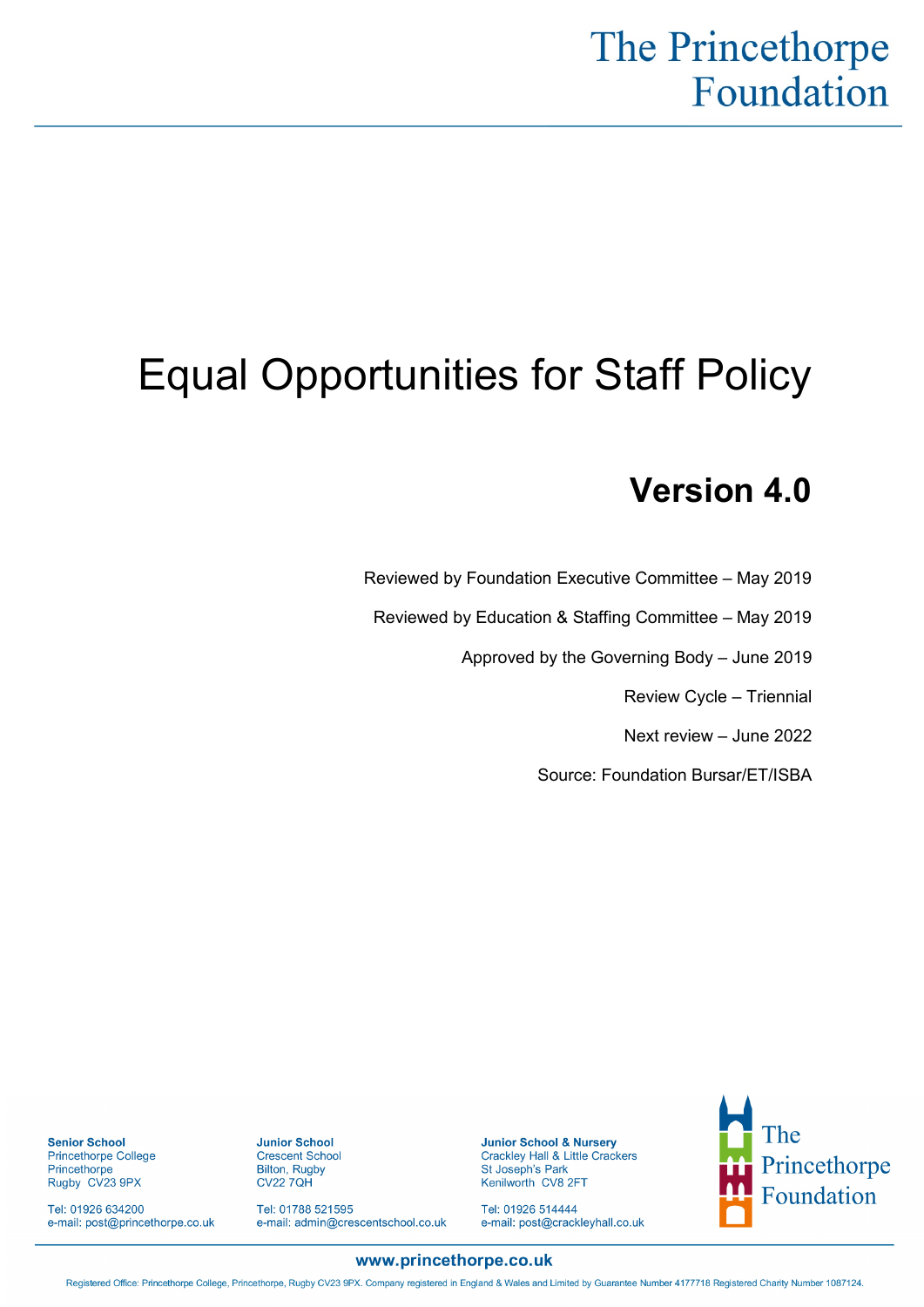### **Equal Opportunities for Staff Policy**

#### **Contents**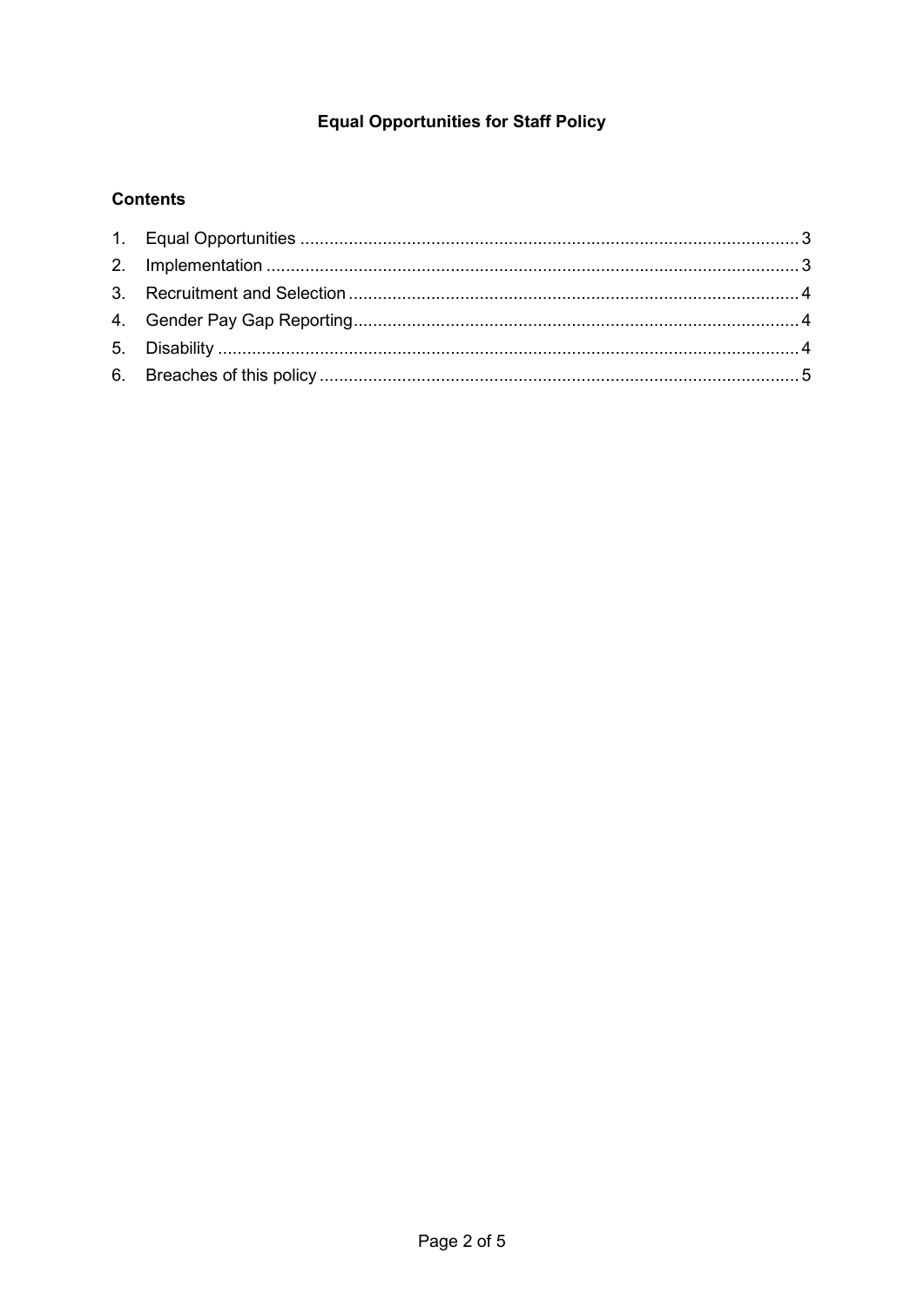#### **Equal Opportunities for Staff Policy**

#### <span id="page-2-0"></span>**1. Equal Opportunities**

The Foundation is an equal opportunities employer.

In order to promote an environment within which the Foundation can call upon the widest possible range of knowledge, skill and experience, as well as ensuring compliance with the relevant legislation and codes of practice, we are committed to achieving and maintaining a workforce which represents the population within our recruitment area in terms of race or colour, nationality or national or ethnic origins, religion or belief, sex, sexual orientation, pregnancy or maternity, marital or civil partnership status, gender reassignment, age, and disability (together known as "Protected Characteristics").

To this end, we shall regularly review the operation of our recruitment, promotion, training and development policies to ensure that no applicant for employment or member of staff is disadvantaged by conditions or requirements which cannot be shown to be justifiable.

No employee or prospective employee will receive unfair or unlawful treatment on the grounds of a Protected Characteristic, because they are perceived to have a Protected Characteristic or because they are associated with someone who has a Protected Characteristic, in particular but not only, in relation to:

- recruitment and selection;
- promotion, transfer and training opportunities;
- benefits, terms and conditions of employment;
- grievance and disciplinary procedures;
- termination of employment including redundancies:
- conduct at work.

Procedures are in place to ensure fair and equitable treatment in relation to the admission and assessment of pupils.

The principles of non-discrimination and equality of opportunity also apply to the way in which staff must treat visitors, pupils, parents, suppliers and former members of staff.

Princethorpe College and Crackley Hall School are Catholic schools and are registered with the Secretary of State as being of a designated religious character. This may be taken into account when recruiting teaching staff where appropriate to do so.

#### <span id="page-2-1"></span>**2. Implementation**

The Foundation with the assistance of the staff will:

- break down any barriers to equality of opportunity which may prevent staff members realising their full potential or accessing benefit;
- advertise vacancies and ensure job selection criteria are appropriate for the job;
- promptly and fully investigate all complaints of discrimination and harassment, taking appropriate action where necessary;
- ensure that all members of staff are fully informed and trained on this Policy;
- monitor the composition of the Foundation and the effects of its recruitment practices;
- examine and review existing procedures to ensure they are not discriminatory in their operation;
- ensure that the language used in official communication reflects the letter and spirit of the policy.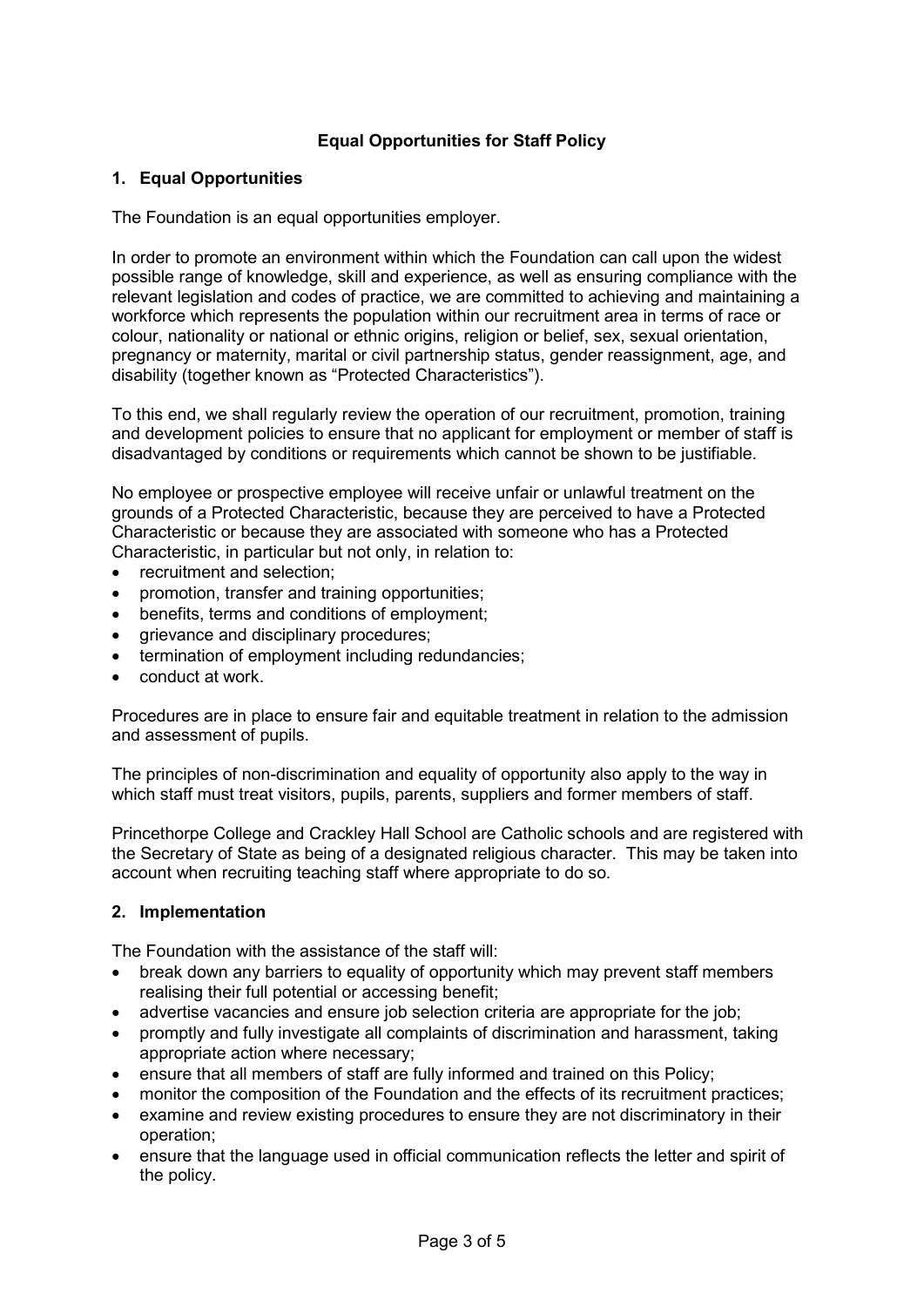#### <span id="page-3-0"></span>**3. Recruitment and Selection**

The staffing process is governed by the Foundation's principles of non-discrimination and is designed to achieve the best match between, on the one hand, the individual's knowledge and skills, experience and character and, on the other hand, the requirements of the vacant post, recognising the need for flexibility to respond to changing conditions.

- The capability of the individual to perform in the position will be the major selection criterion but the ability both to work with others and to be trained, coupled with individual potential will be taken into account.
- All applicants will be dealt with courteously and as expeditiously as possible.
- Carefully selected and validated skills and/or psychometric tests may be used as part of the selection process and will be administered by a trained tester.
- Appointments will be confirmed on receipt of satisfactory references, DBS checks (and, where applicable, a check of the prohibition order), evidence of medical fitness (including a satisfactory medical report) and satisfactory completion of a probationary period.

#### <span id="page-3-1"></span>**4. Gender Pay Gap Reporting**

The Foundation is required to publish an annual report containing data on our gender pay gap. The report is published on the Foundation website.

#### <span id="page-3-2"></span>**5. Disability**

If you are disabled or become disabled, we encourage you to tell us about your condition so that we can support you as appropriate.

A disability will not of itself justify the non-recruitment of an applicant for a position at the Foundation. Such reasonable adjustments to the application procedures shall be made as are required to ensure that applicants are not disadvantaged because of their disability. For example, where written tests are used, alternative arrangements will be made for visually impaired applicants.

If you experience difficulties at work because of your disability, you may wish to contact your Head of Department to discuss any reasonable adjustments that would help overcome or minimise the difficulty. Your Head of Department may wish to consult with you and your medical adviser about possible adjustments and you may be required to give your consent to a report being produced about your state of health and ability to perform your duties. We will consider the matter carefully and try to accommodate your needs within reason. If we consider a particular adjustment would not be reasonable we will explain our reasons and try to find an alternative solution where possible. Once an adjustment has been made its operation may need to be reviewed at agreed intervals, to assess its continuing effectiveness.

The Foundation will make such adjustments to work arrangements or Foundation premises as are reasonable to enable a disabled staff member to carry out his or her duties. This will include, but is not limited to, consideration of the provision of specialist equipment, job redesign and/or flexible hours.

Where during the course of their employment a disabled member of staff recognises their need for a reasonable adjustment to be made to work arrangements or Foundation premises, he or she should discuss this requirement with the Bursar.